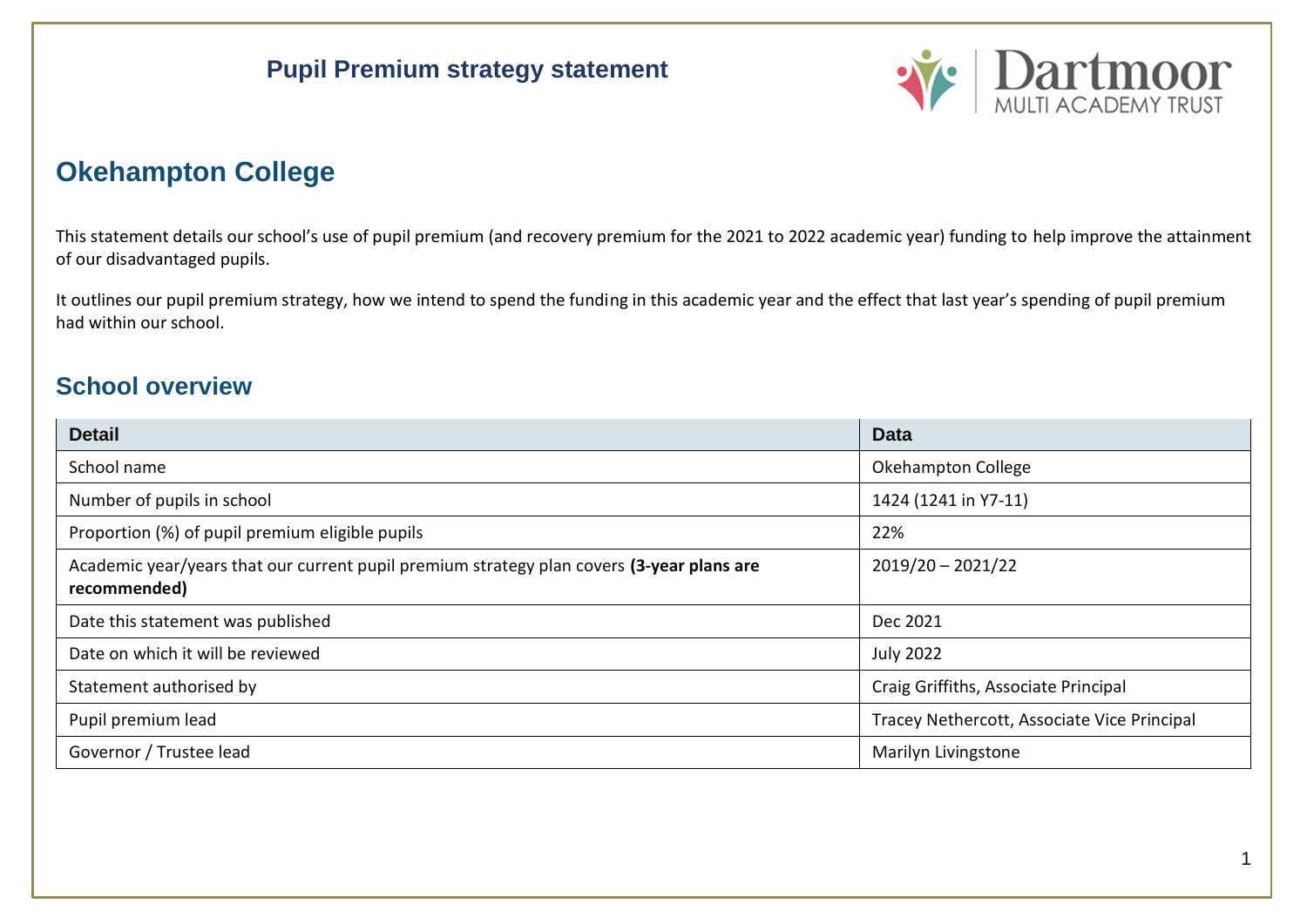

# **Funding overview**

| <b>Detail</b>                                                                          | Amount                    |
|----------------------------------------------------------------------------------------|---------------------------|
| Pupil premium funding allocation this academic year                                    | £ 230155 (deprivation PP) |
| Recovery premium funding allocation this academic year                                 | £35670                    |
| Pupil premium funding carried forward from previous years (enter £0 if not applicable) | £0                        |
| Total budget for this academic year                                                    | £ 265 825                 |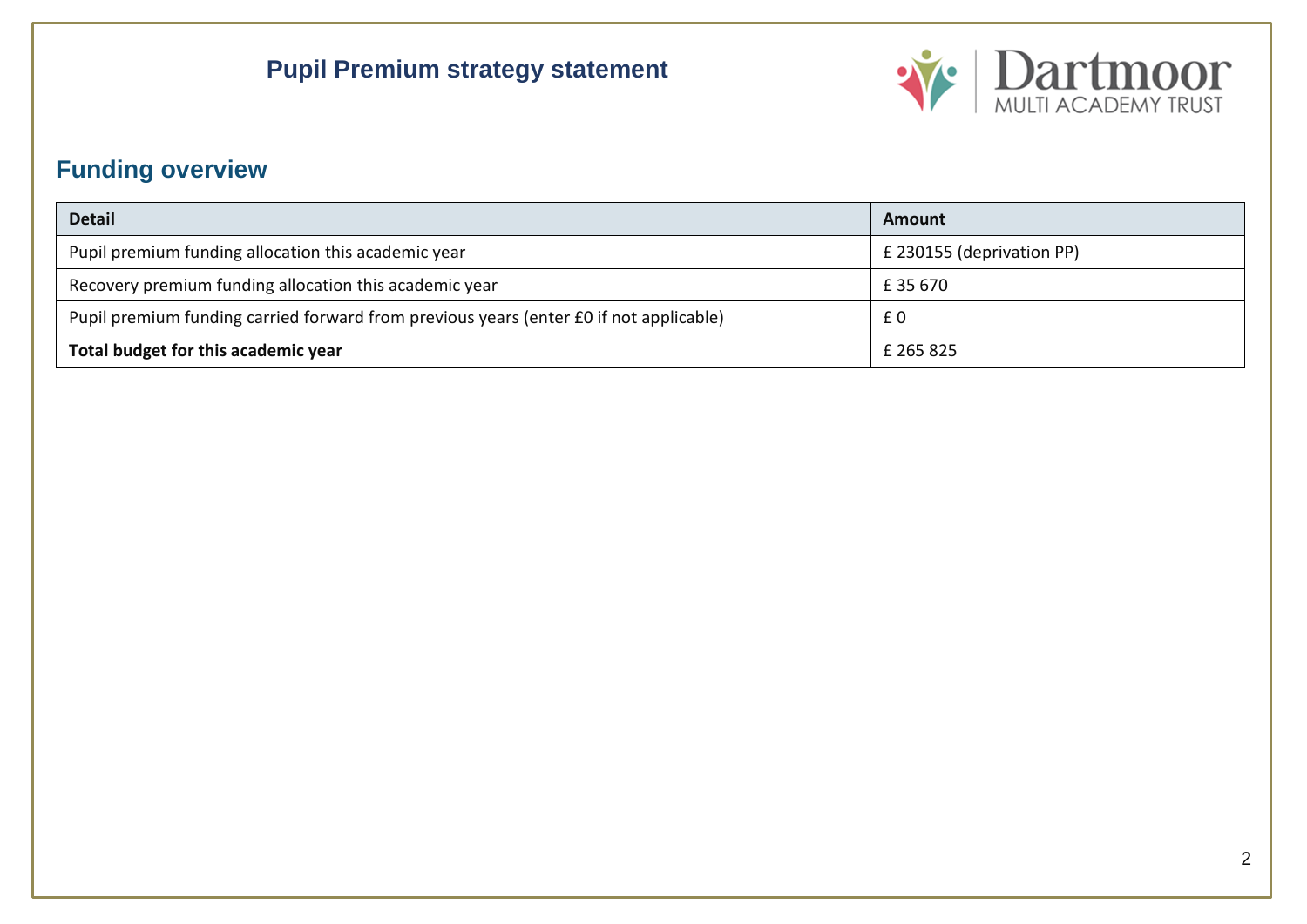

# **Part A: Pupil premium strategy plan**

#### **Statement of intent**

At Okehampton College, we aim to undermine the known, damaging long-term effects of socio-economic disadvantage, profoundly believing that the background of the students we serve should have no bearing on their achievement, or on their abilities to create opportunities for themselves equitable with those that children from more advantaged backgrounds are able to create.

We aim to ensure that all our students leave us as highly qualified, personable, and articulate young people ready to lead happy and enriching adult lives. We concern ourselves with the development of our students' character as well as their competence, promoting our 'CORE' values of Community, Opportunity, Respect and Equity. We believe that excellence cannot be reached without equity, success for every child, and thus promote a consistent and collegiate focus on the provision of an equitable distribution of high educational outcomes across all our students, irrespective of socio-economic or familial circumstance — because this is how we can help create social justice, community cohesion and fairness of opportunity for all.

The [Education Endowment Foundation](https://educationendowmentfoundation.org.uk/public/files/Publications/Pupil_Premium_Guidance.pdf) outlines key principles for [Pupil Premium](https://www.gov.uk/government/publications/pupil-premium/pupil-premium) spending, including the importance of an evidence-informed approach to such. This is reinforced by the seven 'building blocks' of effective support for disadvantaged students identified by the National [Foundation for Educational Research.](https://www.gov.uk/government/publications/supporting-the-attainment-of-disadvantaged-pupils) Whilst it is acknowledged that the attainment gap between disadvantaged children and their peers 'is stubborn because its causes are entrenched and complex, and most lie beyond the control of schools and educators' (EEF), at Okehampton College we nonetheless charge ourselves with eradicating this gap. To this end, our strategic approach to the assurance of equity for the disadvantaged students we serve (and thus how we spend HM Government's Pupil Premium grant) is a tiered one founded upon research evidence from a range of studies (as outlined in our summary '[Excellence with Equity: Improving the Achievement of Disadvantaged Students at Okehampton College\)](bookmark://Summary/)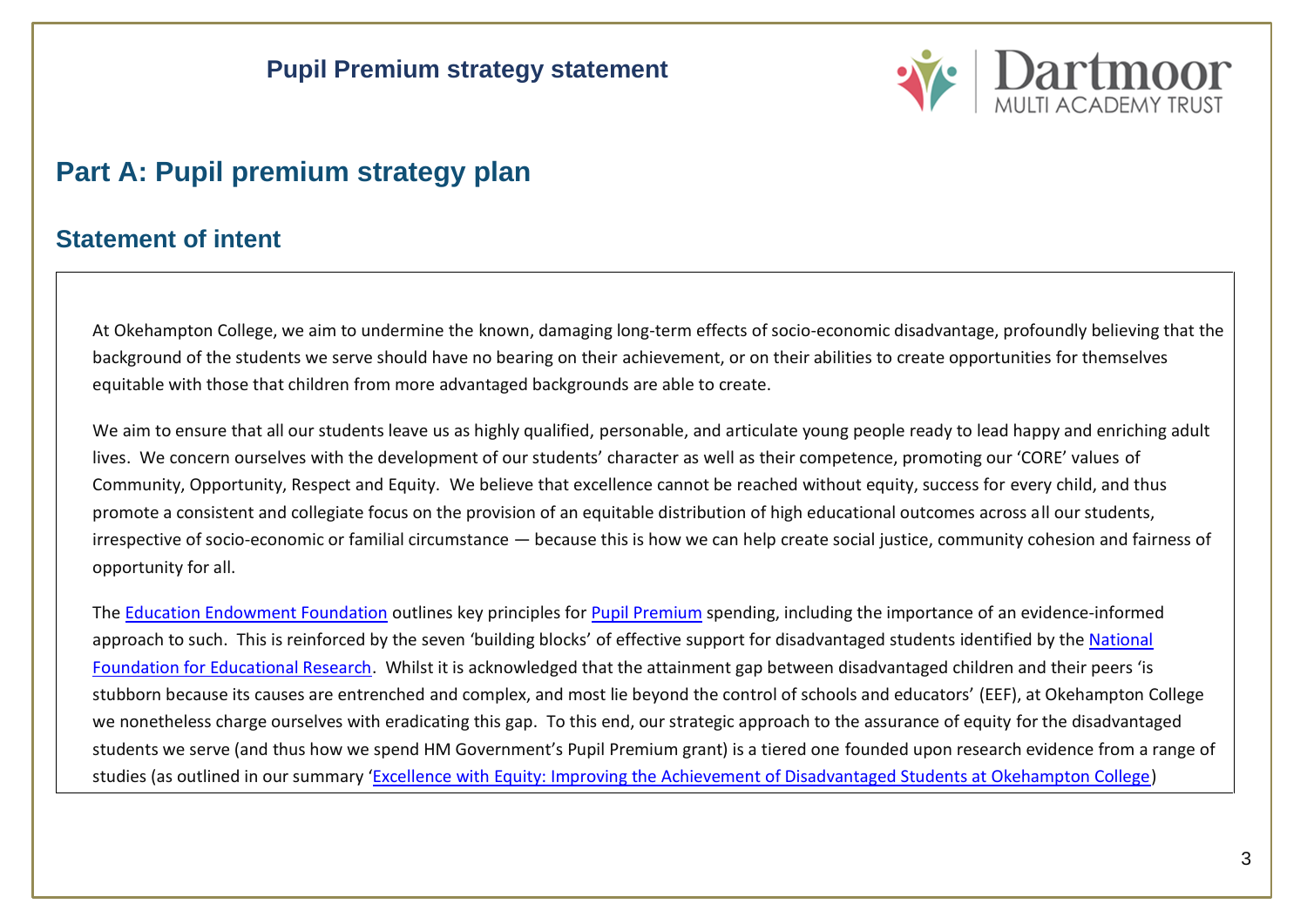

and transmitted through Leadership that fosters an ethos of 'attainment for all' through evidence-informed approaches, plans and actions, teachers and leaders, focusing on:

- Teaching (and professional learning)
- Targeted academic support

…for the multiple disadvantaged with enhanced risk

…for the more able disadvantaged

• Wider Strategies (supporting readiness to learn)

…to improve attendance

…to improve behaviour for learning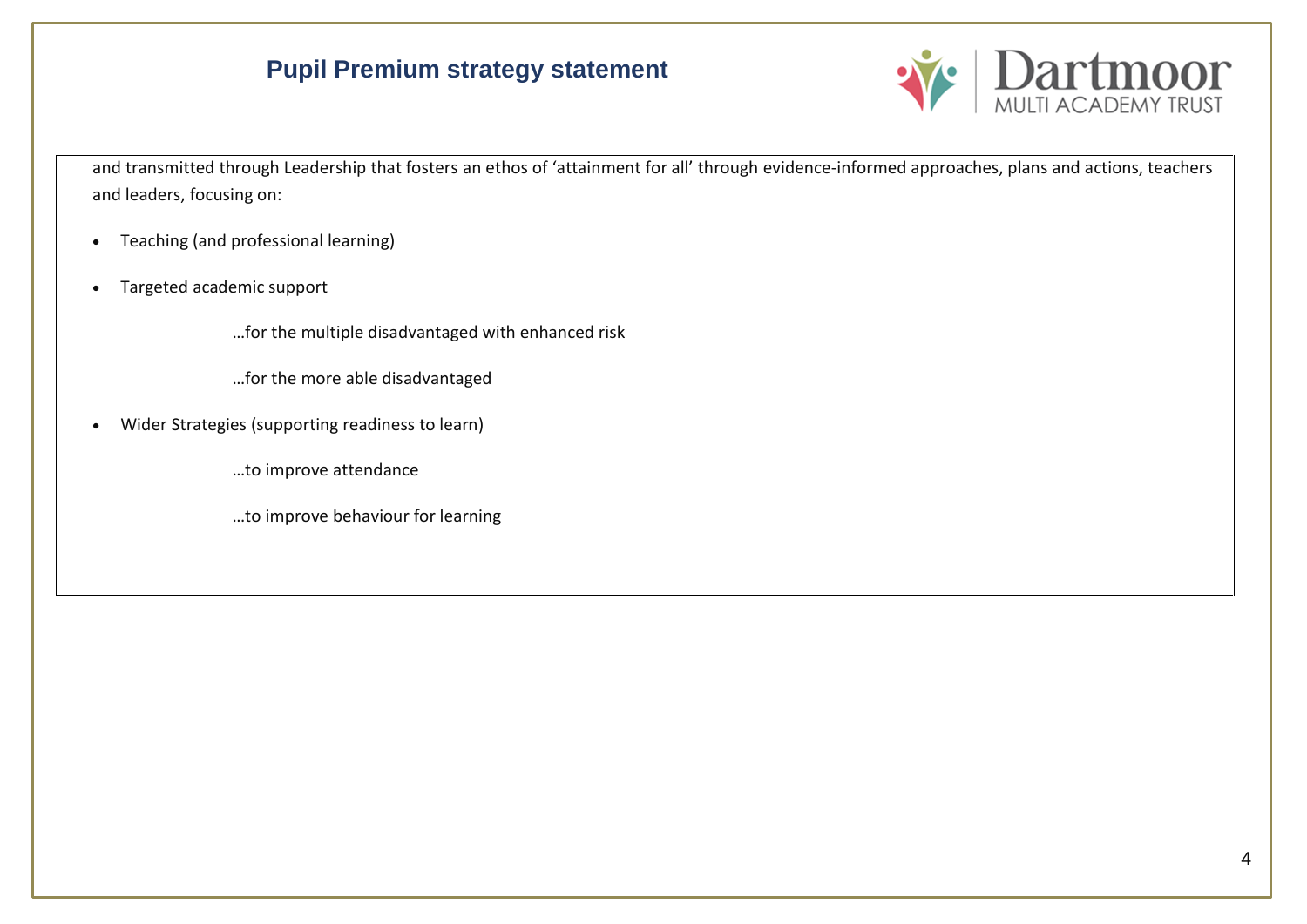

## **Challenges**

This details the key challenges to achievement that we have identified among our disadvantaged pupils.

| <b>Challenge number</b> | <b>Detail of challenge</b>                                                                                                                                                                                                                                                                                                                                                                                                                                                      |
|-------------------------|---------------------------------------------------------------------------------------------------------------------------------------------------------------------------------------------------------------------------------------------------------------------------------------------------------------------------------------------------------------------------------------------------------------------------------------------------------------------------------|
| 1                       | Historical underachievement of disadvantaged students at Okehampton College                                                                                                                                                                                                                                                                                                                                                                                                     |
|                         | Evidenced, for example, through the gap in P8 and A8 measures at GCSE.                                                                                                                                                                                                                                                                                                                                                                                                          |
| 2                       | Learning deficit compounded by learning loss and inequitable digital access                                                                                                                                                                                                                                                                                                                                                                                                     |
|                         | Our own surveys and data collection highlighted the issue of lack of digital access during the first lockdown and period of remote learning,<br>while assessments upon students' return indicated a gap in test scores between disadvantaged students and others.                                                                                                                                                                                                               |
| 3                       | Attendance                                                                                                                                                                                                                                                                                                                                                                                                                                                                      |
|                         | Pre-pandemic attendance figures for Okehampton College indicated that disadvantaged students had lower rates of attendance than<br>other students at Okehampton College and lower than national. These lower rates of attendance were strongly linked with<br>underachievement in disadvantaged students, with data to evidence those disadvantaged students with good attendance achieving as<br>well as, if not better than, their non-disadvantaged peers.                   |
| 4                       | Relationships and behaviour                                                                                                                                                                                                                                                                                                                                                                                                                                                     |
|                         | Higher incidence of disadvantaged students receiving Fixed Term Exclusions or being removed from lessons due to their behaviour.                                                                                                                                                                                                                                                                                                                                                |
| 5                       | Inequity in access to digital technology                                                                                                                                                                                                                                                                                                                                                                                                                                        |
|                         | As referenced above, the results from parental surveys showed that disadvantaged students were less likely to have access to suitable<br>technology required for full engagement with remote learning during lockdowns and partial school closures. As such technology is also<br>routinely used in home learning even when face to face teaching is taking place as normal, disadvantaged students are facing inequity in<br>their ability to engage with the full curriculum. |
| 6                       | Inequity in access to wider enrichment                                                                                                                                                                                                                                                                                                                                                                                                                                          |
|                         | The uptake of enrichment activities by disadvantaged students at Okehampton College is not currently proportionate to the number of<br>students. We wish to encourage greater participation of disadvantaged students due to the associated wider benefits such as increased<br>well-being, improved attendance and more positive attitudes to school.                                                                                                                          |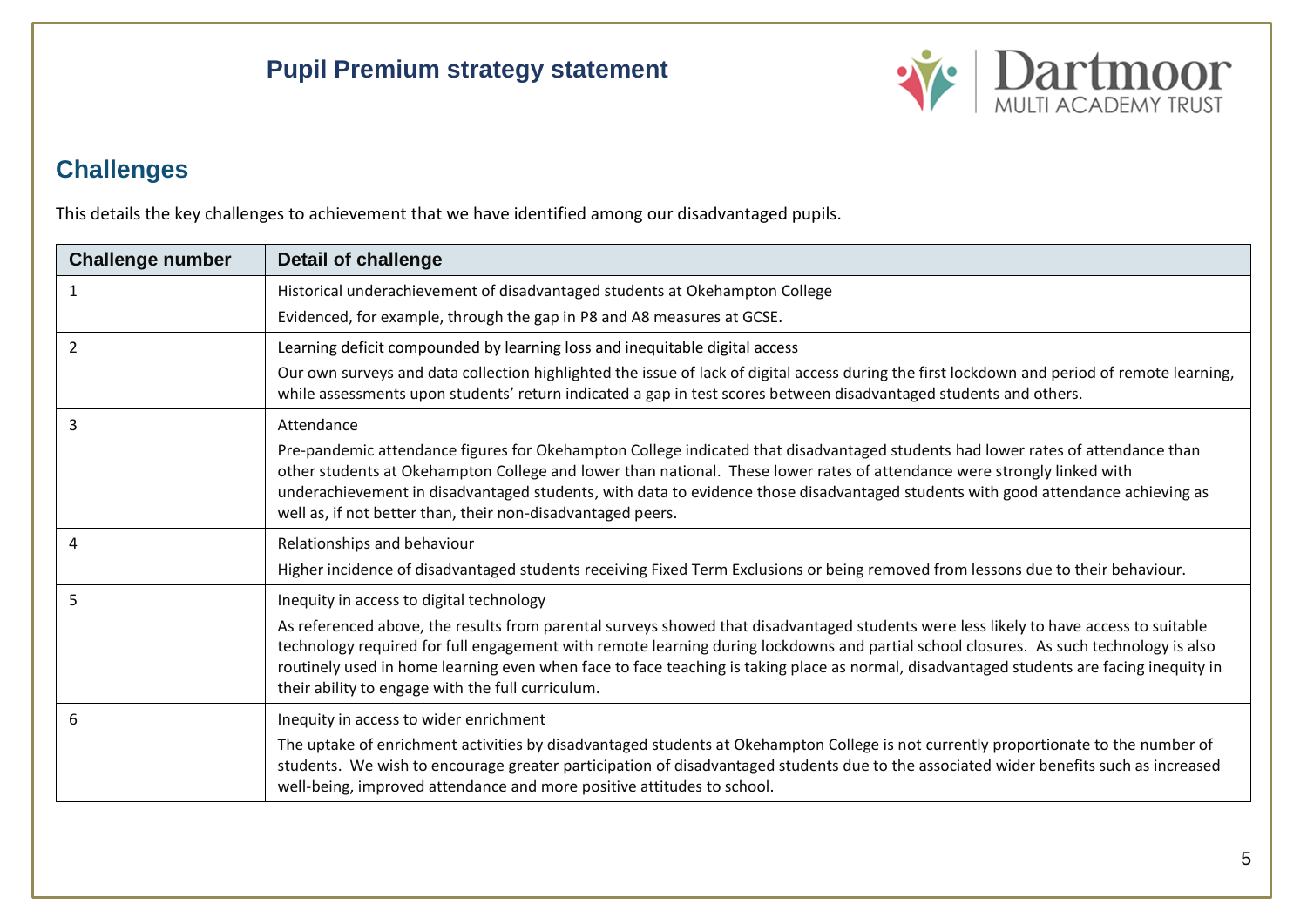

### **Intended outcomes**

This explains the outcomes we are aiming for **by the end of our current strategy plan**, and how we will measure whether they have been achieved.

| Intended outcome                                                                         | <b>Success criteria</b>                                                                                                                                                                                                                                                                                                                                                                                                                                                                                                                                                                                                                               |
|------------------------------------------------------------------------------------------|-------------------------------------------------------------------------------------------------------------------------------------------------------------------------------------------------------------------------------------------------------------------------------------------------------------------------------------------------------------------------------------------------------------------------------------------------------------------------------------------------------------------------------------------------------------------------------------------------------------------------------------------------------|
| Improved progress amongst disadvantaged<br>students                                      | By the end of our current plan, in August 2022, the progress made by disadvantaged students as measured by the<br>Progress 8 score (P8) is securely established to be significantly better than the progress made by disadvantaged<br>students across Devon (-0.68 in 2019) and nationally (-0.45 in 2019), and is high in the first quintile Q1 in our family of<br>similar schools:<br>$EEF2019 = -0.54$ and Q1 = -0.30<br>DfE <sub>2019</sub> = -0.28 and Q1 = +0.10<br>$FFT_{2019} = -0.61$ and Q1 = -0.31                                                                                                                                        |
| Equity in progress between disadvantaged<br>students and their non-disadvantaged peers   | By August 2022, there is an observably strong equity in the distribution of high P8 scores across disadvantaged<br>students, as evidenced by a variance narrower than that evident in P8 scores for Devon, national and our family of<br>similar schools. The gap between P8 scores for disadvantaged and other students is narrower than the gap evident<br>between P8 scores for disadvantaged and other students in Devon, nationally and our family of similar schools.<br>There are no significant, observable inequities in progression through the curriculum over time across year groups, as<br>evidenced by formal termly assessment tests. |
| Improved standards of attainment for<br>disadvantaged students                           | By August 2022, the standards of attainment reached by disadvantaged students as measured by the Attainment 8<br>score, by the percentage of students achieving at least grade 5 in English and mathematics, and by the Average Point<br>Score in Ebacc subjects, is securely above the standards reached across Devon, nationally and in our family of similar<br>schools.                                                                                                                                                                                                                                                                           |
| Equity in attainment between disadvantaged<br>students and their non-disadvantaged peers | By August 2022, the gap between the standards of attainment reached by disadvantaged and other students is<br>narrower than the gap evident in Devon, nationally and our family of similar schools. There is a narrower variation in<br>standards of attainment reached by disadvantaged and other students evident across and within subjects. Ebacc<br>entries are higher than in Devon, nationally and in our family of similar schools.                                                                                                                                                                                                           |
| Improved attendance of disadvantaged<br>students                                         | By July 2022, the attendance of disadvantaged students improves significantly, to a robust and secure level above<br>that evident in Devon and nationally.                                                                                                                                                                                                                                                                                                                                                                                                                                                                                            |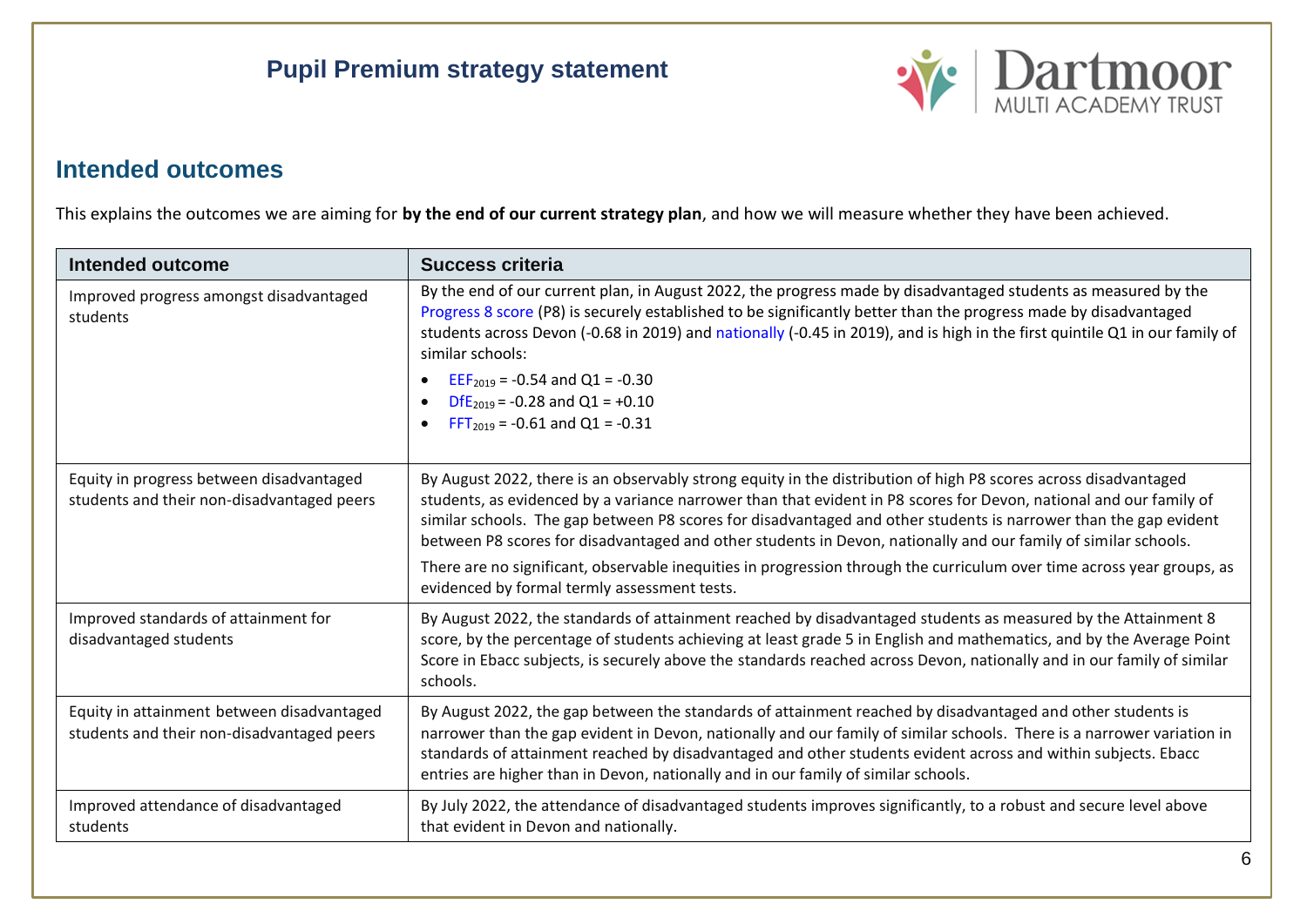

| Relationships and behaviour for learning | By July 2022, relationships are strong and lessons are disruption free. Standards of behaviour are high, resulting in a |
|------------------------------------------|-------------------------------------------------------------------------------------------------------------------------|
|                                          | significant and secure reduction in the time out of lessons, i.e., reduced FTEs and 'Time Out' referrals. Alternative   |
|                                          | Pastoral Support provision and curriculum is in place to compensate for regional lack of such resources.                |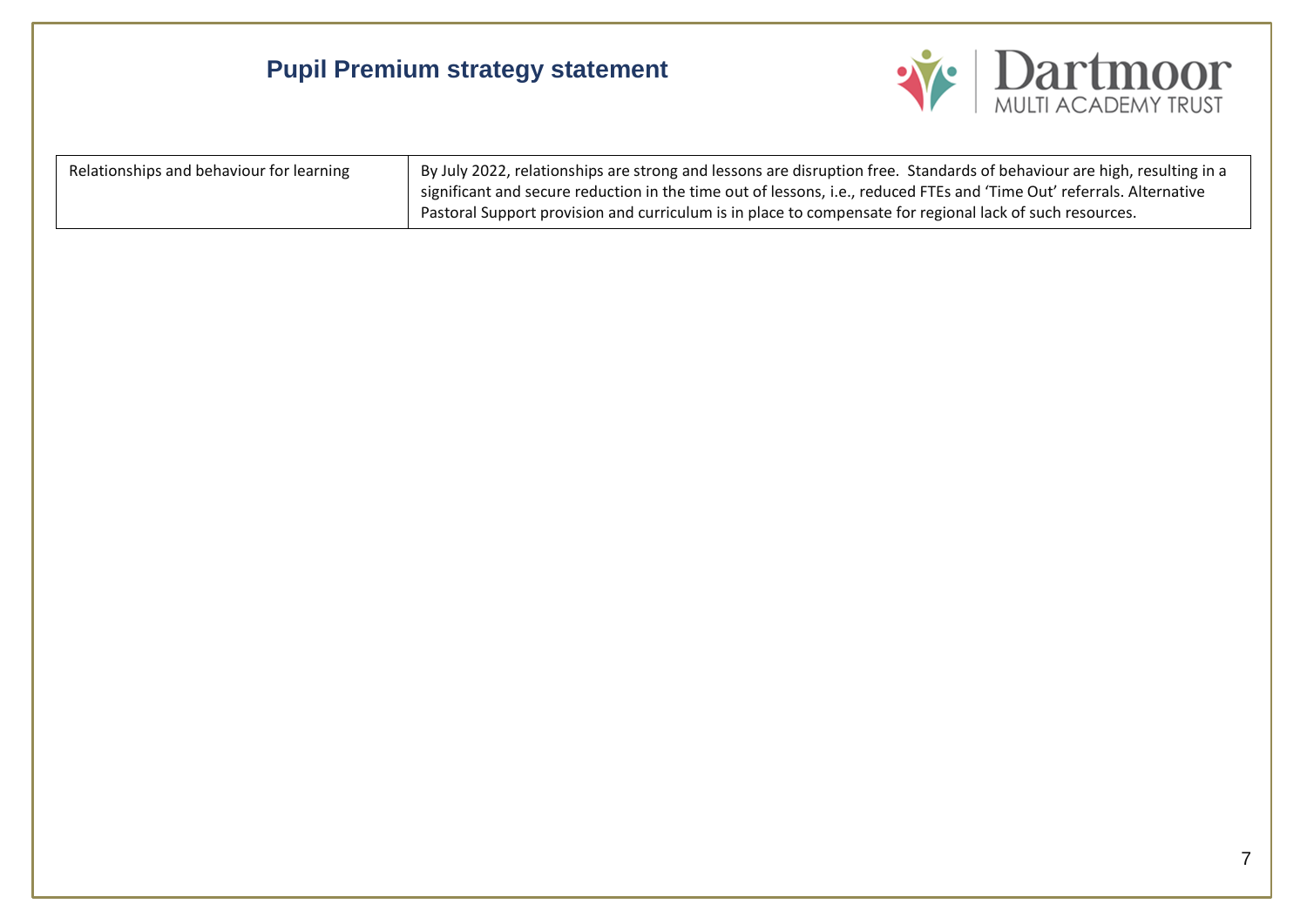

### **Activity in this academic year**

This details how we intend to spend our pupil premium (and recovery premium funding) **this academic year** to address the challenges listed above.

### **Teaching (for example, CPD, recruitment and retention)**

Budgeted cost: £ *95 000*

| <b>Activity</b>                                                                                                                                                                                                                                                                                                                                                                                                                                                                                                                                                                                                                     | Evidence that supports this approach                                                                                                                                                                                                                                                                                                                                                                                            | Challenge number(s) addressed |
|-------------------------------------------------------------------------------------------------------------------------------------------------------------------------------------------------------------------------------------------------------------------------------------------------------------------------------------------------------------------------------------------------------------------------------------------------------------------------------------------------------------------------------------------------------------------------------------------------------------------------------------|---------------------------------------------------------------------------------------------------------------------------------------------------------------------------------------------------------------------------------------------------------------------------------------------------------------------------------------------------------------------------------------------------------------------------------|-------------------------------|
| Priority 1<br>Leadership for learning and the development of teacher expertise<br>Develop teaching quality and expertise. Appraisal is developmental,<br>with all staff working to personal professional learning plans.<br>College improvement priorities include development of teaching<br>strategies to increase quality of teaching for all students. Whole<br>School collegiate and personal professional learning activities<br>focused on strategy aims. Differentiated access to accredited<br>courses leading e.g., to NPQML, NPQSL, etc. Increased programme<br>of lesson visits and other quality assurance activities. | EEF guidance consistently points to quality<br>teaching having the greatest impact on closing<br>the attainment gap.<br>EEF Attainment Gap Report 2018 - print.pdf<br>(educationendowmentfoundation.org.uk)                                                                                                                                                                                                                     | 1, 2                          |
| Priority 2<br>Curriculum development<br>Resources to support home learning and remote learning as it<br>becomes required (e.g., suite of online learning platforms capable of<br>providing immediate feedback), and to continue to refine and adapt<br>curriculum in response to the disruption caused by the coronavirus<br>pandemic - to promote recovery, retrieval, and challenge, and<br>blend synchronous and asynchronous learning as required to rapidly<br>adapt to any unforeseen coronavirus restriction.                                                                                                                | Our data collected through parental surveys has<br>identified a lack of access to technology and<br>other resources as a barrier to completing<br>remote learning. This will also impact on<br>students' ability to complete home learning set<br>during normal school operation.<br>Assessment data and the knowledge that<br>students have missed a significant proportion of<br>face to face teaching points to the need for | 1, 2, 3, 5                    |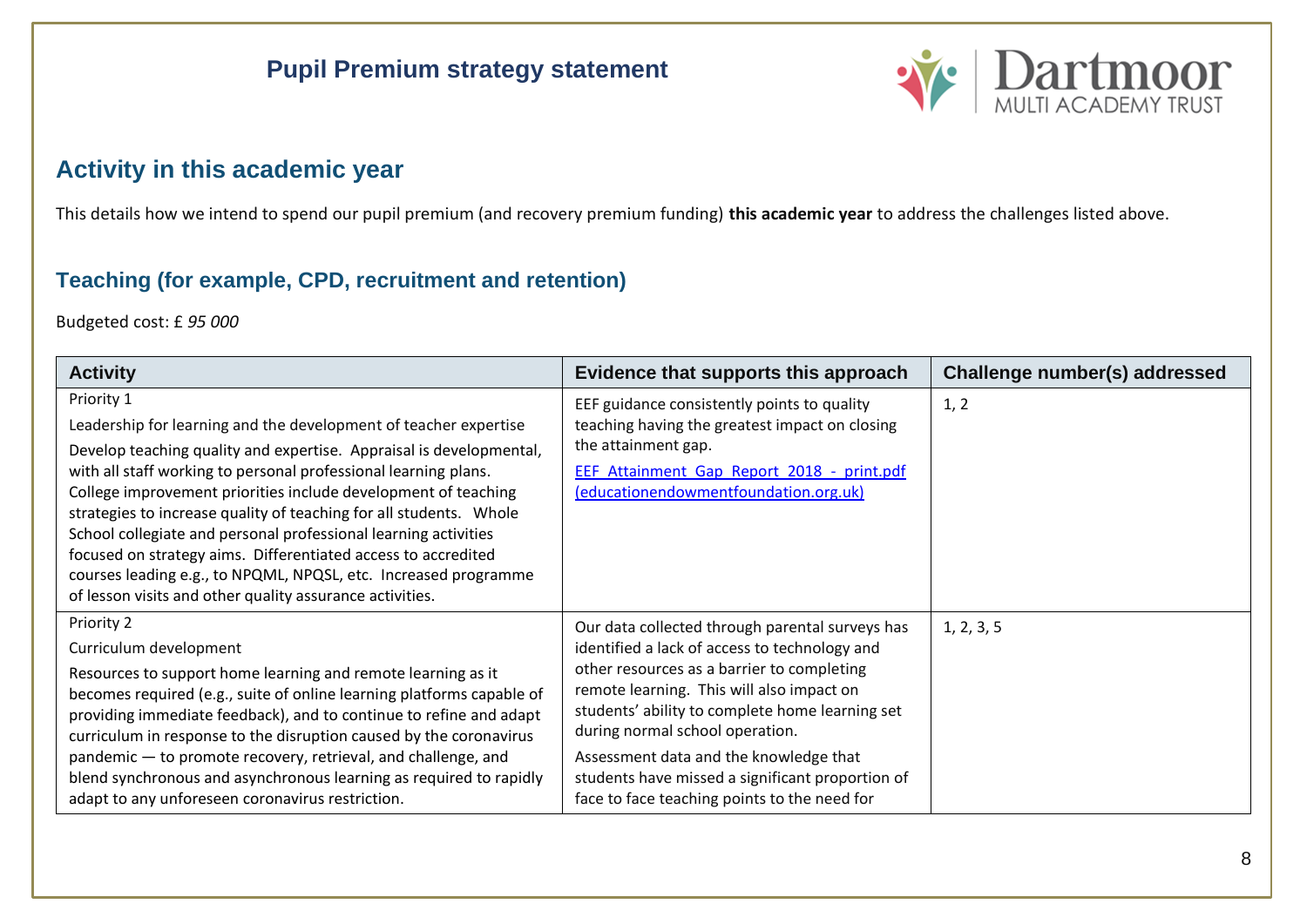

|                                                                                                                                                                                                                                                                                                                                                                                                                                                                                                                                                                  | curriculum adaptation to respond to students'<br>needs and promote recovery.                                                                                                                                                                                                                                                                                                                    |      |
|------------------------------------------------------------------------------------------------------------------------------------------------------------------------------------------------------------------------------------------------------------------------------------------------------------------------------------------------------------------------------------------------------------------------------------------------------------------------------------------------------------------------------------------------------------------|-------------------------------------------------------------------------------------------------------------------------------------------------------------------------------------------------------------------------------------------------------------------------------------------------------------------------------------------------------------------------------------------------|------|
| Priority 3                                                                                                                                                                                                                                                                                                                                                                                                                                                                                                                                                       | The DFE report Supporting the attainment of                                                                                                                                                                                                                                                                                                                                                     | 1, 2 |
| Assessment and feedback                                                                                                                                                                                                                                                                                                                                                                                                                                                                                                                                          | disadvantaged pupils: articulating success and                                                                                                                                                                                                                                                                                                                                                  |      |
| GLS KS3 assessment package, Cognitive Assessment Test 4, Assessing<br>Secondary Writing Comparative Judgement project, FFT aspire<br>subscriptions, and professional learning $-$ to help educatively<br>inform effective teaching, quantify learning loss, authentically assess<br>progress over time identifying risks to achievement precisely and<br>early enough for targeted academic support to be effective, precise,<br>supportive of benchmarking and evaluation, and of the ongoing<br>review of curriculum efficacy (to maintain breadth and depth). | good practice (publishing.service.gov.uk)<br>identifies that 'more successful schools were<br>using data more comprehensively to monitor<br>pupils' progress'.<br>Our analysis of assessment data has identified<br>further gaps in learning due to the Coronavirus<br>pandemic. This priority supports the collection<br>and appropriate use of the data to inform<br>curriculum and teaching. |      |

#### **Targeted academic support (for example, tutoring, one-to-one support structured interventions)**

Budgeted cost: £ *75 000*

| <b>Activity</b>                                                                                                                                                                                                                                                                                                                                                                   | Evidence that supports this approach                                                                                                                                                                                | Challenge number(s) addressed |
|-----------------------------------------------------------------------------------------------------------------------------------------------------------------------------------------------------------------------------------------------------------------------------------------------------------------------------------------------------------------------------------|---------------------------------------------------------------------------------------------------------------------------------------------------------------------------------------------------------------------|-------------------------------|
| Priority 1<br>Additional intervention<br>Programme of interventions (in school, holiday provision and<br>remotely) in English, mathematics and the sciences - and<br>associated resources - for 'at risk' disadvantaged students triaged<br>to be in most danger of underachievement. This includes Tutoring<br>and academic revision courses provided by external organisations. | 'Targeted small group and one-to-one<br>interventions have the potential for the largest<br>immediate impact on attainment.'<br>EEF Attainment Gap Report 2018 - print.pdf<br>(educationendowmentfoundation.org.uk) | 1, 2, 3                       |
| Priority 2<br>Mental Health support                                                                                                                                                                                                                                                                                                                                               | Our safeguarding team are reporting an increase<br>in concerns over mental health and these have                                                                                                                    | 3, 4                          |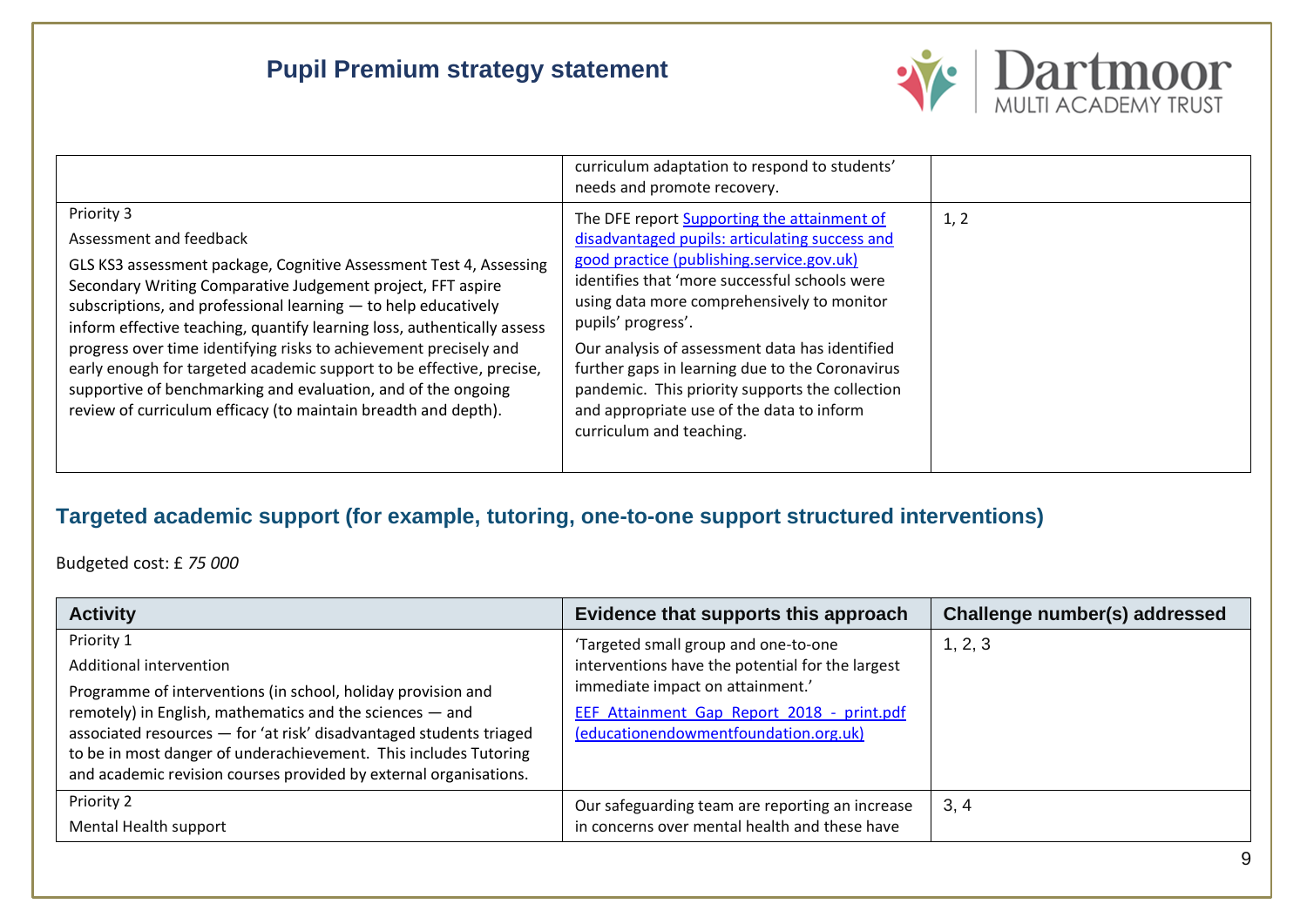

| 'Place 2 Be' to provide additional mental health support, alongside | increased further during the pandemic and      |  |
|---------------------------------------------------------------------|------------------------------------------------|--|
| existing services, for staff and students.                          | lockdowns. As these issues have an impact on   |  |
|                                                                     | students' attendance at school and in lessons, |  |
|                                                                     | providing mental health support is a priority. |  |

### **Wider strategies (for example, related to attendance, behaviour, wellbeing)**

#### Budgeted cost: £ *95 000*

| <b>Activity</b>                                                                                                                                                                                                                                                                                                                                                                                                                                | Evidence that supports this approach                                                                                                                                                                                                                                                                                                                                                                                           | Challenge number(s) addressed |
|------------------------------------------------------------------------------------------------------------------------------------------------------------------------------------------------------------------------------------------------------------------------------------------------------------------------------------------------------------------------------------------------------------------------------------------------|--------------------------------------------------------------------------------------------------------------------------------------------------------------------------------------------------------------------------------------------------------------------------------------------------------------------------------------------------------------------------------------------------------------------------------|-------------------------------|
| Priority 1<br>High attendance<br>Relaunch attendance strategy $-$ to maintain the improvements that<br>were secured pre-pandemic. Strategic and regular communication<br>with families. SOL Attendance challenge and support.                                                                                                                                                                                                                  | The NFER research study<br>Being Present: the Power of Attendance and<br><b>Stability for Disadvantaged Pupils (nfer.ac.uk)</b><br>supports our own data in finding absence to<br>have a detrimental effect on KS4 outcomes -<br>'On average, the association between being<br>absent from school and KS4 outcomes is worse<br>for disadvantaged pupils than their more affluent<br>peers.'                                    | 3                             |
| Priority 2<br>Relationships and behaviour<br>Pivotal Education Behaviour specialists training for all staff, including<br>Instructor development training to help sustain embedded long-term<br>behaviour change.<br>Recruitment, retention, and professional development of behaviour<br>support staff $(x2)$ — to support improved behaviour for learning and<br>the setting up and development of the Inclusion Support Programme<br>(ISP). | 'Addressing behaviour and attendance' identified<br>as one of seven building blocks for success (for<br>all pupils, including disadvantaged) used by<br>successful schools.<br>What are the most effective ways to support<br>disadvantaged pupils' achievement?<br>(publishing.service.gov.uk)<br>Supporting the attainment of disadvantaged<br>pupils: articulating success and good practice<br>(publishing.service.gov.uk) | 4                             |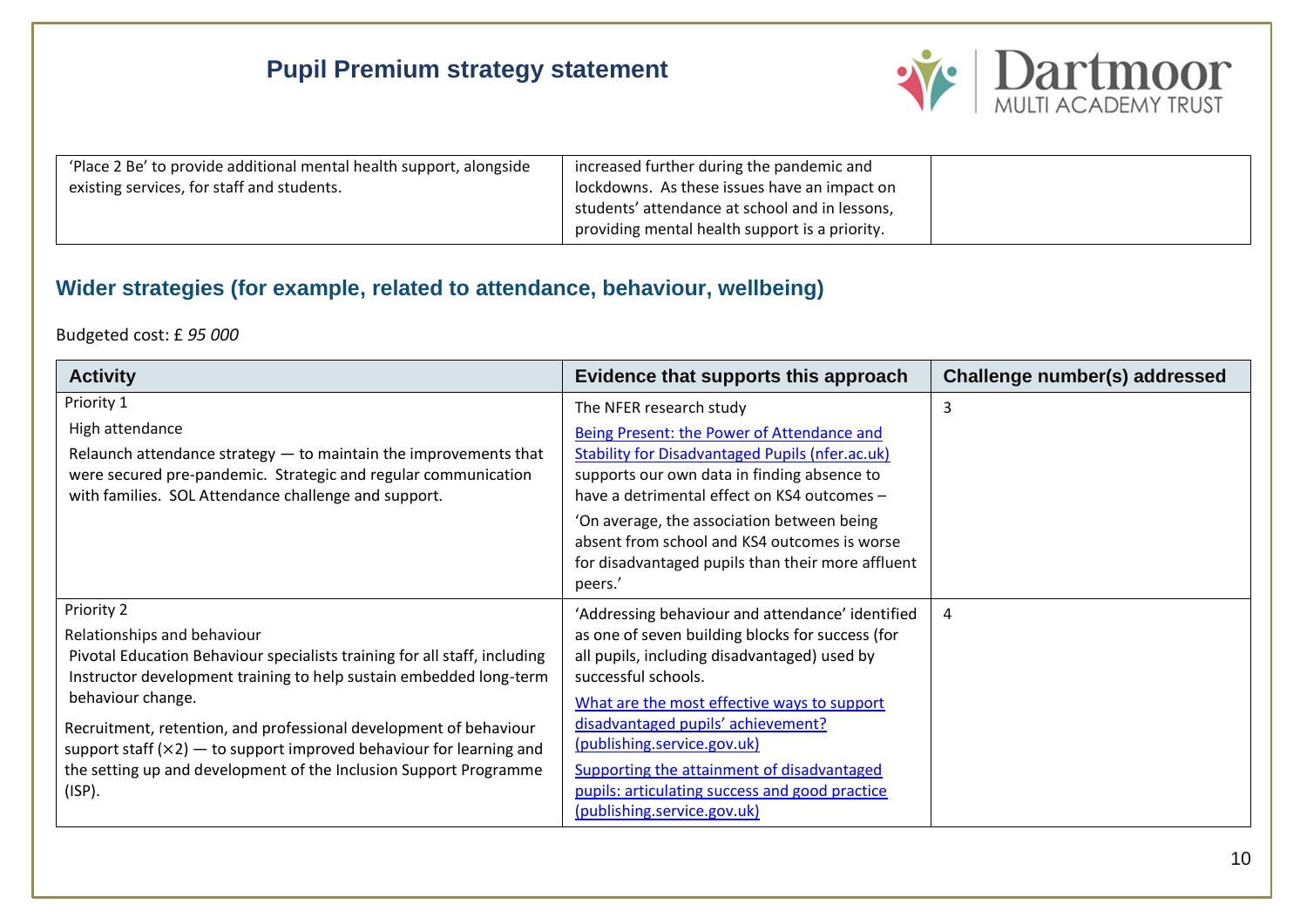

| Priority 3<br>Equitable access<br>Ensure disadvantaged students can attend breakfast clubs, are able<br>to access music instrumental lessons, have the requisite equipment<br>to access activities, are supported with the cost of educational visits,<br>etc. | While EEF research finds that participation in the<br>Arts can have a moderate impact on academic<br>outcomes, it also states that 'Wider benefits<br>such as more positive attitudes to learning and<br>increased well-being have also consistently been<br>reported.'<br><b>Arts participation   EEF</b><br>(educationendowmentfoundation.org.uk)<br>Similarly, the priority of improving access to<br>clubs, activities and trips is concerned with the<br>development of the whole child and their<br>associated engagement with education.<br><b>Physical activity   EEF</b><br>(educationendowmentfoundation.org.uk)<br>Limited access to cultural enrichment identified<br>as a risk factor for most able disadvantaged<br>students:<br>Research to understand successful approaches to<br>supporting the most academically able<br>disadvantaged pupils (publishing.service.gov.uk) | 5, 6 |
|----------------------------------------------------------------------------------------------------------------------------------------------------------------------------------------------------------------------------------------------------------------|---------------------------------------------------------------------------------------------------------------------------------------------------------------------------------------------------------------------------------------------------------------------------------------------------------------------------------------------------------------------------------------------------------------------------------------------------------------------------------------------------------------------------------------------------------------------------------------------------------------------------------------------------------------------------------------------------------------------------------------------------------------------------------------------------------------------------------------------------------------------------------------------|------|
| Priority 4<br>Parental engagement<br>Class Charts subscription (and associated apps), along with virtual<br>parents' evening software - to support effective, regular, and<br>informed communication with families, fostering strong parental<br>engagement.   | While the EEF evidence points to a greater effect<br>on pre-secondary school age children, their<br>toolkit suggests that improving parental<br>engagement can have moderate impact for low<br>cost.<br>Parental engagement   EEF<br>(educationendowmentfoundation.org.uk)                                                                                                                                                                                                                                                                                                                                                                                                                                                                                                                                                                                                                  | 1, 5 |
| Contingency fund available to support disadvantaged students and<br>their families to address acute issues as they arise.                                                                                                                                      | Based on our experiences and those of similar<br>schools to ours, we have identified a need to set<br>a small amount of funding aside to respond                                                                                                                                                                                                                                                                                                                                                                                                                                                                                                                                                                                                                                                                                                                                            | All  |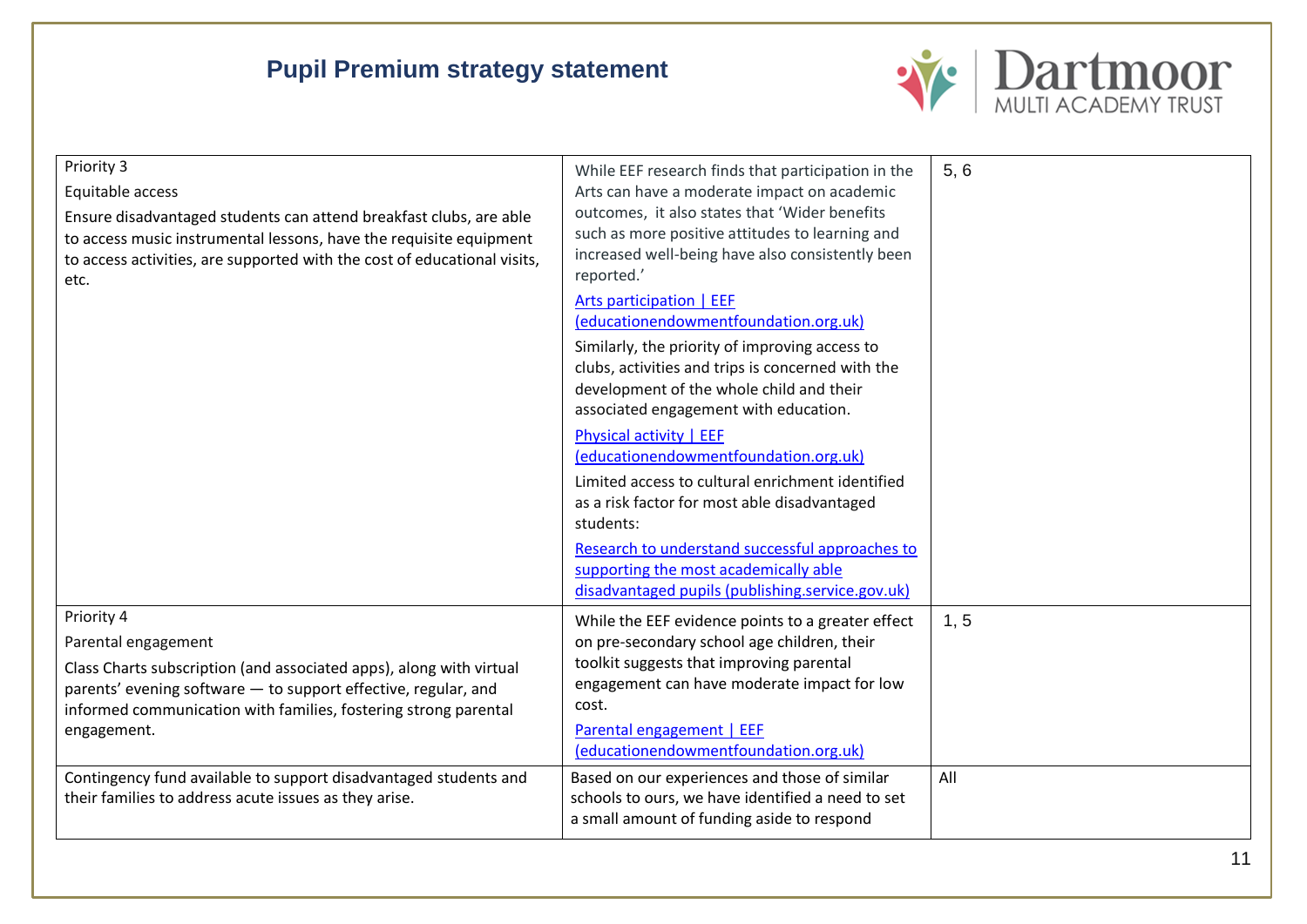

|                                | quickly to needs that have not yet been<br>identified. |  |
|--------------------------------|--------------------------------------------------------|--|
| Total budgeted cost: £ 265 000 |                                                        |  |
|                                |                                                        |  |
|                                |                                                        |  |
|                                |                                                        |  |
|                                |                                                        |  |
|                                |                                                        |  |
|                                |                                                        |  |
|                                |                                                        |  |
|                                |                                                        |  |
|                                |                                                        |  |
|                                |                                                        |  |
|                                |                                                        |  |
|                                |                                                        |  |
|                                |                                                        |  |
|                                |                                                        |  |
|                                |                                                        |  |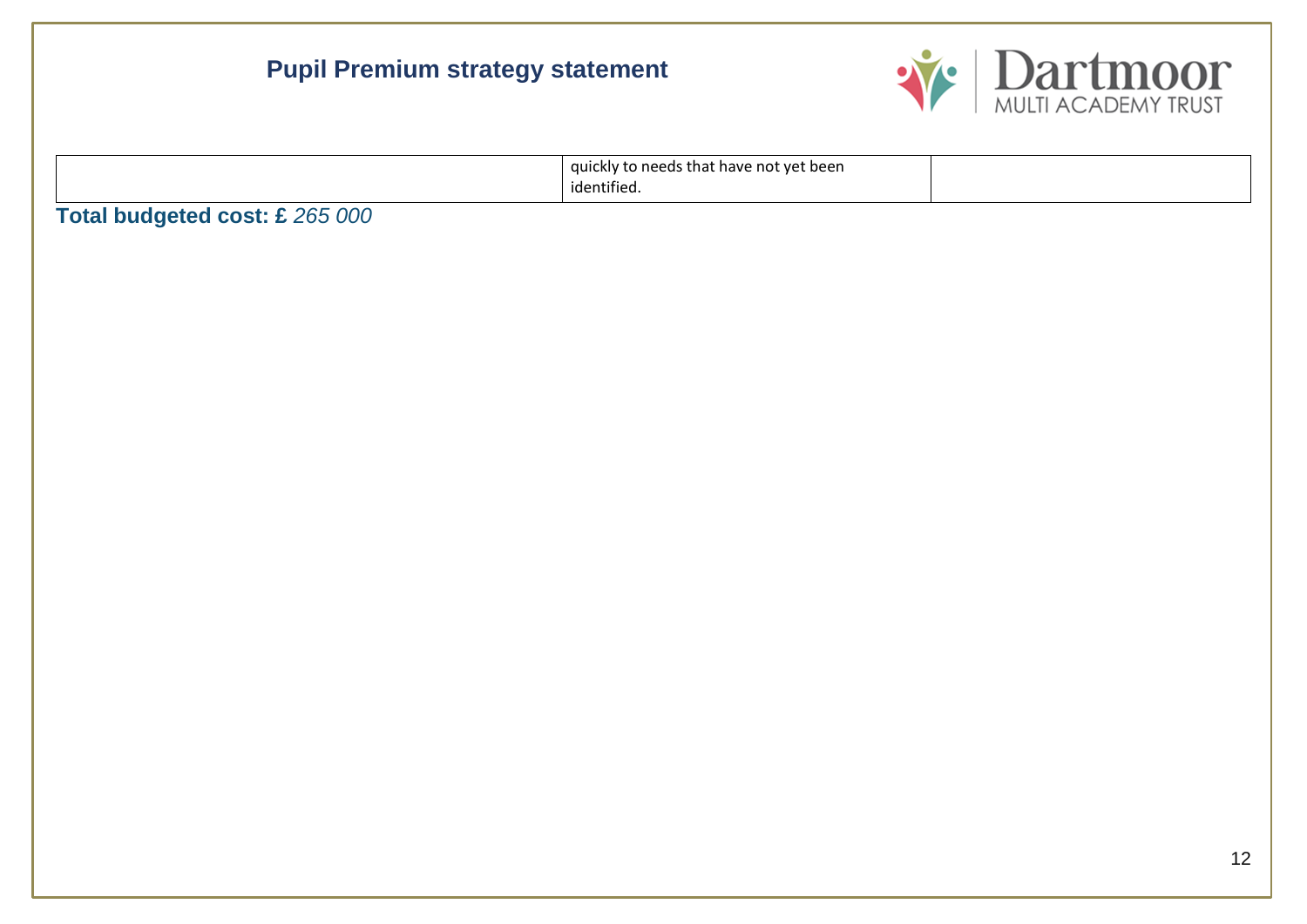

# **Part B: Review of outcomes in the previous academic year**

### **Pupil premium strategy outcomes**

This details the impact that our pupil premium activity had on pupils in the 2020 to 2021 academic year.

The disruption due to Covid-19 means that many of the planned strategies and approaches were curtailed or not possible at all and the focus moved to supporting all students through the periods of remote learning due to lockdown and/or student isolations. It is therefore difficult to evaluate the impact of the approaches detailed in the strategy for the last academic year – and indeed first two years of the three year strategy which have been impacted by the pandemic.

The ongoing work on behaviour and relationships can be seen to have had a positive impact with fewer periods of fixed term exclusions being recorded in comparison to pre-pandemic levels, alongside a reduction in students being removed from lessons due to their behaviour.

It is again difficult to assess the progress made with improving attendance of disadvantaged students – in year 1 of the strategy, before the start of the pandemic, progress was being made in this respect. Attendance data shows that disadvantaged students are being negatively impacted by absence due to Covid and other reasons, so this will remain a crucial feature of our continuing strategies for improving the progress and attainment of disadvantaged students.

Planned interventions were disrupted by the lockdown (Jan – Mar 2021) and subsequent awarding of Teacher Assessed Grades meaning that the public examinations were cancelled and expected revision programmes did not take place. In school interventions were also affected by the need to ensure that all students were attending their timetabled lessons. However, the steps taken to ensure that all students (especially disadvantaged) could access remote learning, and to support all students during the TAGs process did result in an increase in attainment for disadvantaged students compared with 2019 and 2020. Although TAGs were awarded in place of results from GCSE examinations, students were assessed on subject content that they had been taught, therefore these measures show improved progress for disadvantaged students and provide some evidence of making progress towards meeting the success criteria.

#### **Disadvantaged student performance overview**

| Metric                        | $\sim$ $\sim$<br>$\sim$ $-$<br>ີ<br>$-$ | 2010<br>டப  | 2010<br>ZUIJ                           | วกว | ากา<br>LULI |
|-------------------------------|-----------------------------------------|-------------|----------------------------------------|-----|-------------|
| $\sim$<br>Progress<br>8 score | 0.00                                    | ^ ^<br>υ.υυ | $\sim$ $\sim$<br>$\sim$<br>- 1<br>υ.υJ |     |             |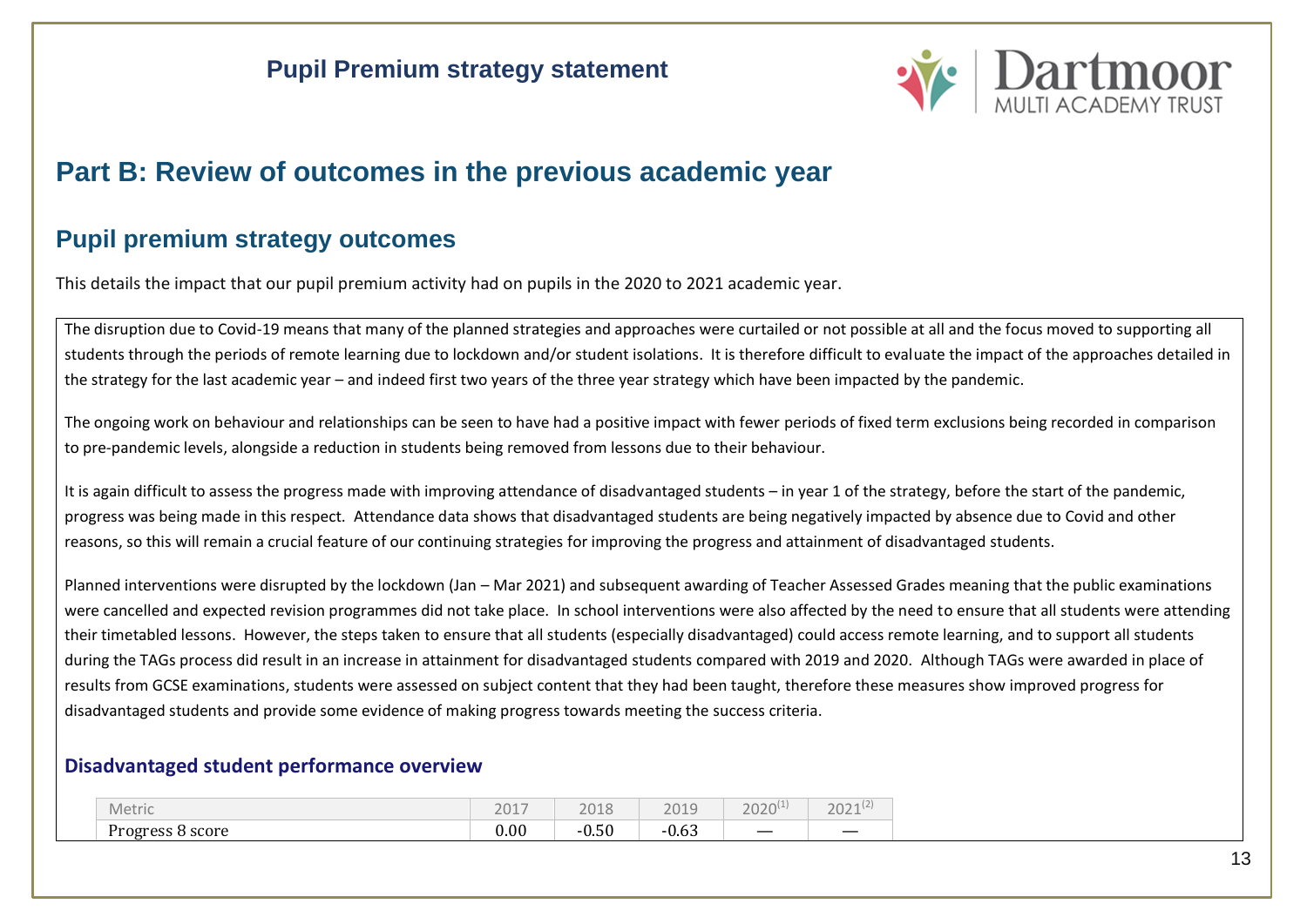

| National                                | $-0.40$ | $-0.44$ | $-0.45$ |      |       |
|-----------------------------------------|---------|---------|---------|------|-------|
| Devon                                   | $-0.53$ | $-0.69$ | $-0.68$ |      |       |
| Attainment 8 score                      | 43.4    | 34.8    | 35.4    | 40.8 | 45.7  |
| National                                | 37.0    | 36.7    | 36.7    |      |       |
| Devon                                   | 36.4    | 34.6    | 34.0    |      |       |
| Achieving grade 5+ in English and maths | 39%     | 16%     | 31%     | 25%  | 35.2% |
| National                                | 24%     | 25%     | 25%     |      |       |
| Devon                                   | 24%     | 21%     | 20%     |      |       |
| Ebacc entry                             | 19%     | 14%     | 31%     | 10%  | 31.5% |
| National                                | 25.4%   | 26.4%   | 27.5%   |      |       |
| Devon                                   | 24.1%   | 21.6%   | 23.7%   |      |       |
| Ebacc APS                               |         | 2.79    | 3.07    | 4.00 | 3.97  |
| National                                |         | 3.07    | 3.08    |      |       |
| Devon                                   |         | 2.90    | 2.88    |      |       |
|                                         |         |         |         |      |       |

1) [Summer 2020 examinations](https://ofqual.blog.gov.uk/2020/12/18/further-evaluation-of-summer-2020-awarding/) were cancelled in response to the coronavirus pandemic. Summer 2020 results were awarded instead to students as the higher of their centre assessment grade or calculated grade, based on the grade teachers' expected students to have achieved had the examinations gone ahead.

2) 2021 examinations were also cancelled in response to the coronavirus pandemic. [Summer 2021 results were](https://www.gov.uk/government/collections/gcse-as-and-a-level-qualifications-in-2021) awarded instead to students as teacher assessed grades, which were 'based on a range of evidence completed as part of the course… which demonstrates the student's performance on the subject content they have been taught.'

### **Externally provided programmes**

| <b>Programme</b>            | <b>Provider</b>              |
|-----------------------------|------------------------------|
| Improving school attendance | Sol Attendance               |
| Pivotal Soar Package        | <b>Pivotal Education Ltd</b> |